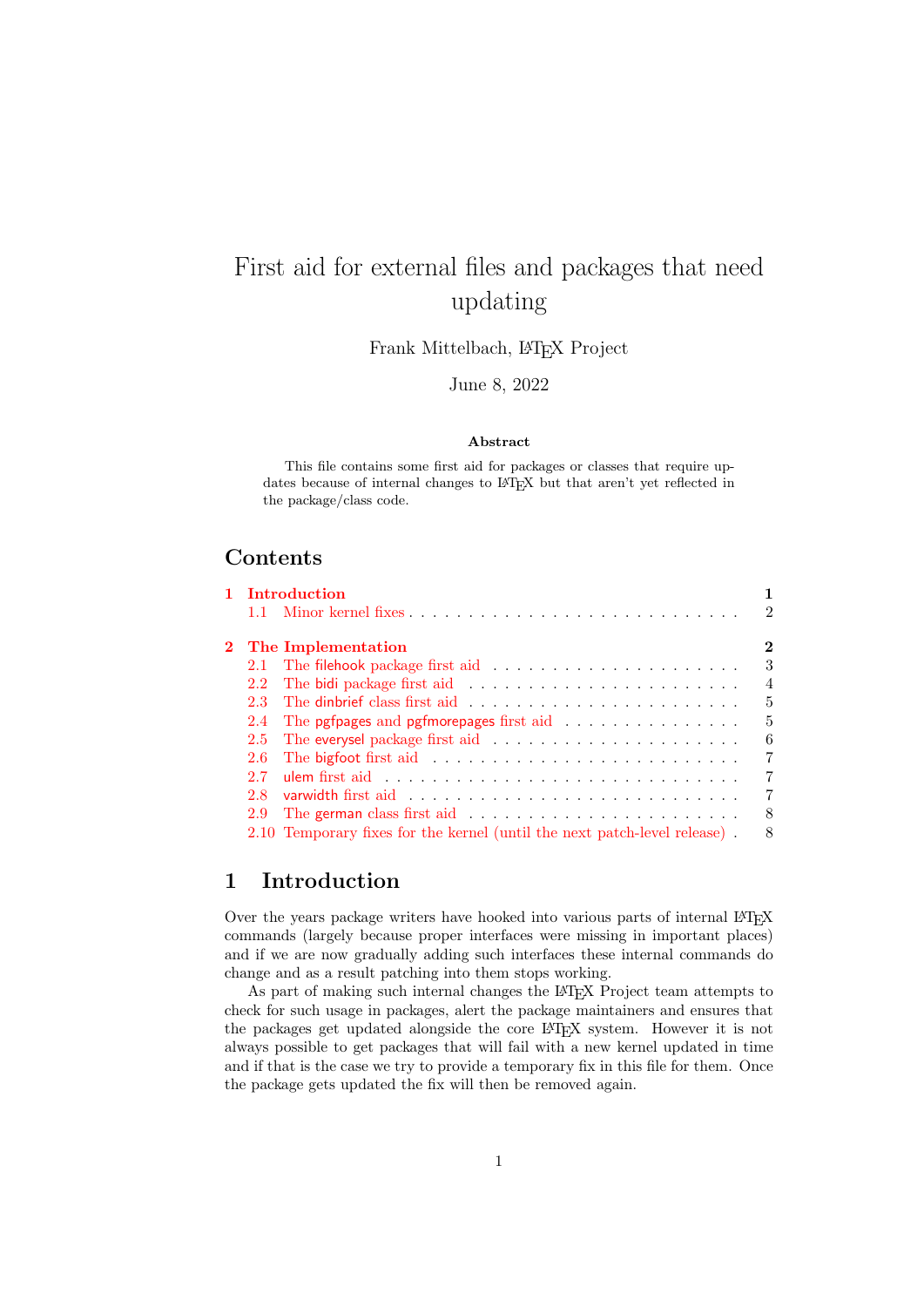For that reason, it is put into a separate bundle so that we can update it easily without requiring the CTAN maintainers to install a new full LaTeX system just because we take out (or add) a fix for a package here.

In the best case scenario the file documented here should be empty. In practice it will probably always contain one or the other fix while we are waiting for the package to get updated.

Important notice: The fixes provided here are not meant to be a permanent solution, but are only provided to support the transition period. They are (usually) neither complete nor necessarily the best solution! Furthermore, as they are done from the "outside", they usually add some burden and slow down LATEX processing, even if the package/class is not used in the document.

We will therefore remove such code as soon as possible again. In practice this means that if some package never gets updated/corrected, then it will eventually fail to work, because after one or at most two LATEX releases we will take out the transition code to ensure that this "first aid patching" doesn't get out of bounds.

#### <span id="page-1-0"></span>1.1 Minor kernel fixes

If we encounter issues with the kernel code that should get fixed before the next main release we normally generate a patch release for LAT<sub>EX</sub>. However, depending on the complexity of the fix we might first add the fix here and generate a full patch release only when a number of such issues have accumulated. This way we lessen the impact on CTAN maintainers because for each tach release we have to make and distribute also a matching development release.

## <span id="page-1-1"></span>2 The Implementation

This file is meant to be loaded during format generation which is why we give it the extension .ltx.

```
1 ⟨∗kernel⟩
```

```
2 \def\LaTeXFirstAidDate{2022/02/20}
3 \def\LaTeXFirstAidVersion{v1.0r}
4 \ProvidesFile{latex2e-first-aid-for-external-files.ltx}
5 [\LaTeXFirstAidDate\space \LaTeXFirstAidVersion\space
6 LaTeX kernel fixes to external files and packages]
```
<span id="page-1-7"></span>\FirstAidNeededT This is a very simple help to ensure that we only apply first aid to an unmodified package or class. It only works in the case the file has already been loaded and the csname \ver@\#1.\#2 got defined (holding the current date, version, and short description info). We then compare its content to a frozen string and make the modification #3 only if both agree. If they differ we assume that the package/class in question got updated by its maintainer.

```
7 \ExplSyntaxOn
8 \cs_new:Npn\FirstAidNeededT#1#2#3{
9 \exp_args:Ncx\str_if_eq:onF{ver@#1.#2}{#3}
10 { \typeout{==>" First" Aid" for" #1.#2" no" longer" applied!^^J
```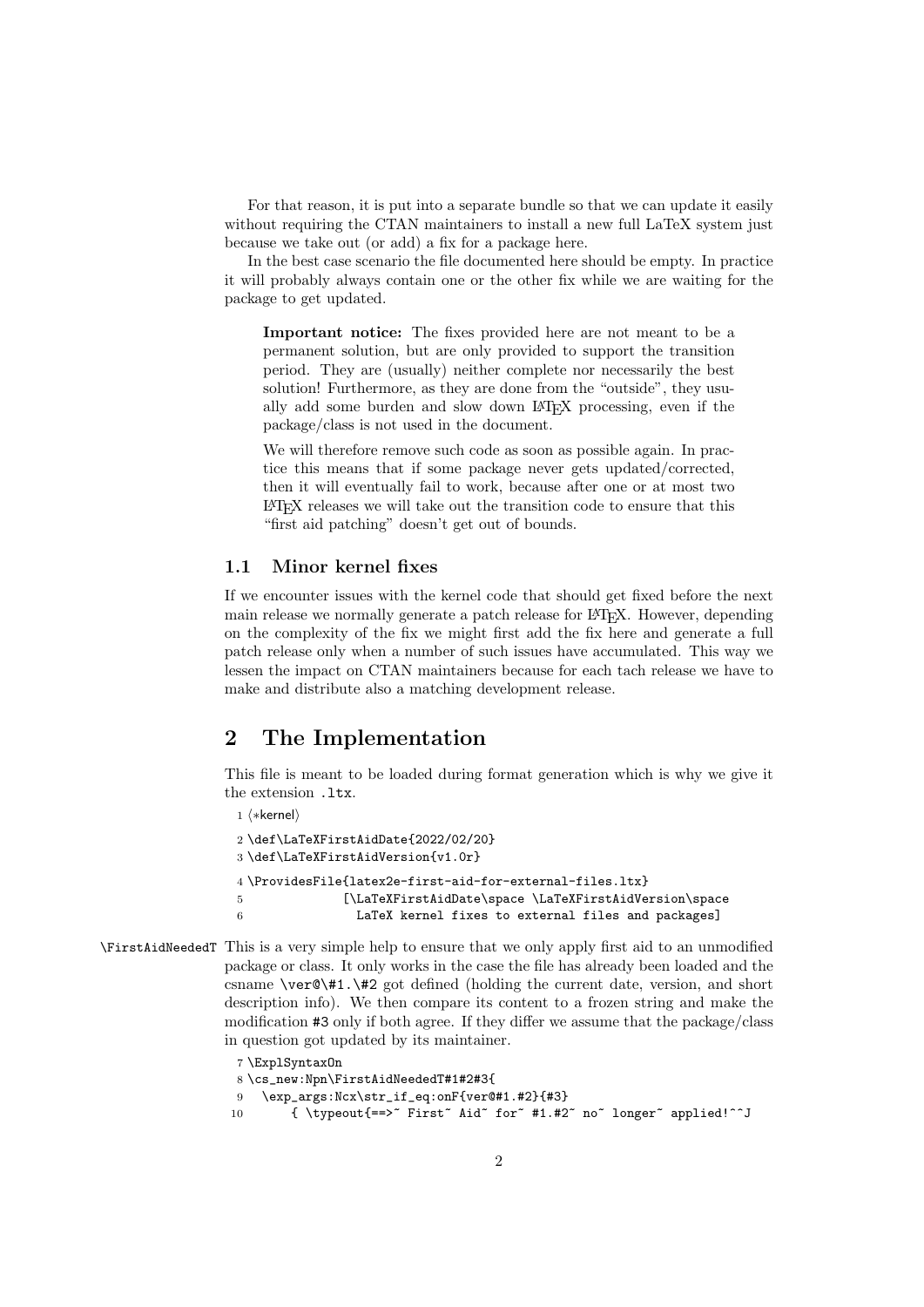```
11 \@spaces Expected:^^J
12 \@spaces\@spaces #3^^J
13 \@spaces but~ found:^^J
14 \@spaces\@spaces \use:c{ver@#1.#2}^^J
15 \@spaces so<sup>~</sup> I'm<sup>~</sup> assuming<sup>~</sup> it<sup>~</sup> got<sup>~</sup> fixed.
16 \rightarrow \}17 \exp_args:Ncx\str_if_eq:onT{ver@#1.#2}{#3}
18 }
19 \ExplSyntaxOff
```

```
20 ⟨/kernel⟩
```
### <span id="page-2-0"></span>2.1 The filehook package first aid

The filehook package implements hooks into file loading commands. These days this is already provided by the kernel albeit not with the same user interface. Until that package gets updated (to use the kernel interfaces) we provide a substitution. This does not offer all hooks from filehook but all that have been used in packages available in TEX Live.

Note that this doesn't fix currfile because that package uses filehook but relies on the internals of the old implementation.

The package has now got an update so we aren't activating the first aid. However, at the moment it basically bypasses the new hook mechanism and puts the old hooks in thereby disabling, for example, the possibility to re-order code through rules.

We therefore keep filehook-ltx.sty around as a guideline for further updates.

Replacing filehook with a leaner version would then work like this:

21 ⟨∗kernel⟩

```
22 %\declare@file@substitution{filehook.sty}{filehook-ltx.sty}
```
23 ⟨/kernel⟩

What follows is a simplified (partial) implementation of the filehook interfaces. Not implemented are:

```
\AtBeginOfFiles \AtEndOfFiles
 \AtBeginOfInputs \AtEndOfInputs
 \AtBeginOfInputFile \AtEndOfInputFile
24 ⟨∗filehook-ltx⟩
25 \newcommand\AtBeginOfEveryFile [1]
26 {\AddToHook{file/before}{#1}}
27 \newcommand\AtEndOfEveryFile [1]
28 {\AddToHook{file/after}{#1}}
29 \newcommand\AtBeginOfIncludes [1]
30 {\AddToHook{include/before}{#1}}
31 \newcommand\AtEndOfIncludes [1]
32 {\AddToHook{include/end}{#1}}
33 \newcommand\AfterIncludes [1]
34 {\AddToHook{include/after}{#1}}
35 \newcommand\AtBeginOfPackages [1]
36 {\AddToHook{package/before}{#1}}
37 \newcommand\AtEndOfPackages [1]
38 {\AddToHook{package/after}{#1}}
```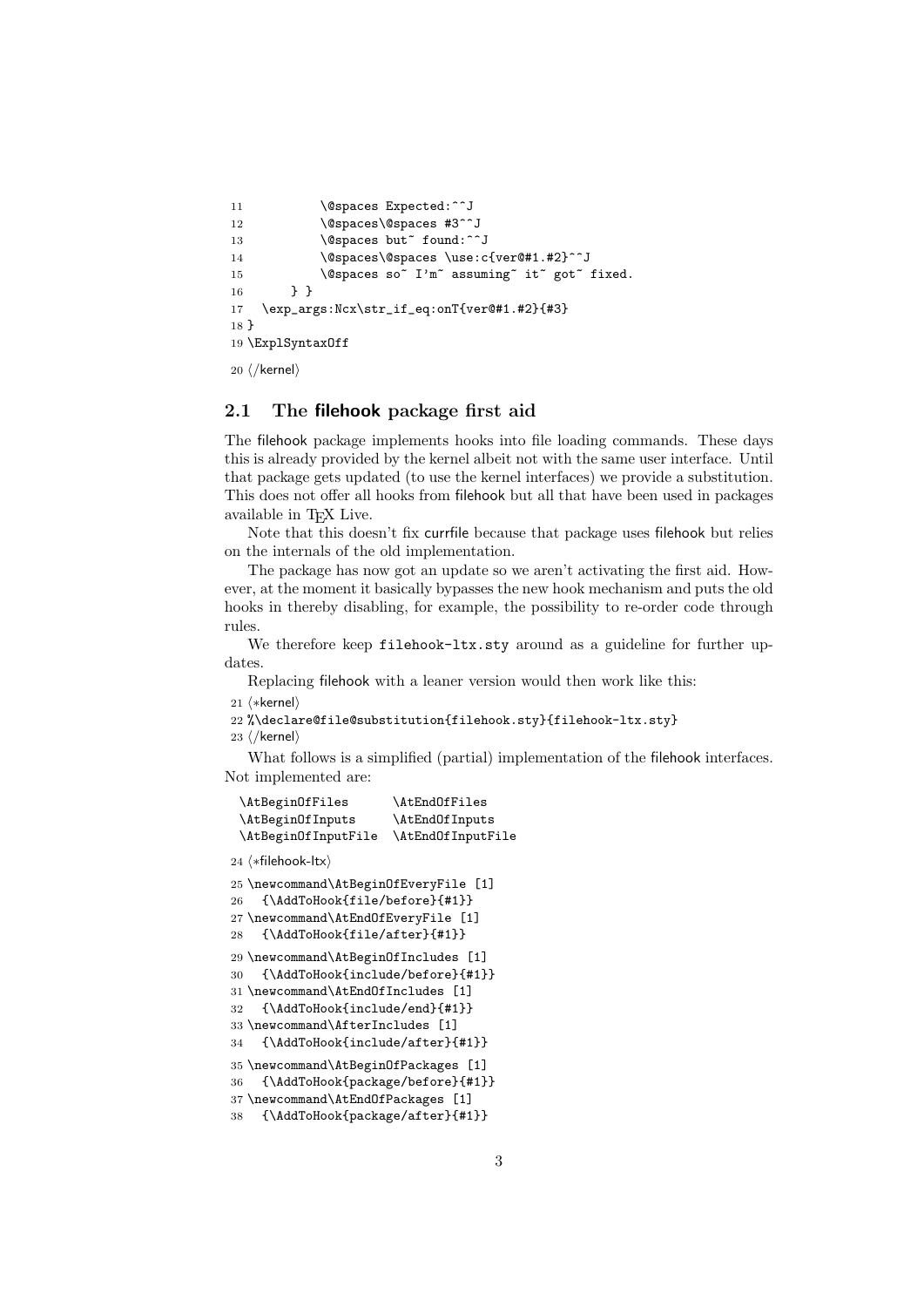```
39 \newcommand\AtBeginOfClasses [1]
40 {\AddToHook{class/before}{#1}}
41 \newcommand\AtEndOfClasses [1]
42 {\AddToHook{class/after}{#1}}
43 \newcommand\AtBeginOfFile [2]
44 {\AddToHook{file/#1/before}{#2}}
45 \newcommand\AtEndOfFile [2]
46 {\AddToHook{file/#1/after}{#2}}
  Some commands offered a starred form
47 \DeclareDocumentCommand \AtBeginOfPackageFile {smm}
48 {\IfBooleanTF{#1}%
49 {\@ifpackageloaded{#2}%
50 {#3}%
51 {\AddToHook{package/#2/before}{#3}}}%
52 {\AddToHook{package/#2/before}{#3}}%
53 }
54 \DeclareDocumentCommand \AtEndOfPackageFile {smm}
55 {\IfBooleanTF{#1}%
56 {\@ifpackageloaded{#2}%
57 {#3}%
58 {\AddToHook{package/#2/after}{#3}}}%
59 {\AddToHook{package/#2/after}{#3}}%
60 }
```
<span id="page-3-32"></span><span id="page-3-30"></span><span id="page-3-12"></span><span id="page-3-11"></span><span id="page-3-10"></span><span id="page-3-9"></span><span id="page-3-4"></span>Are the \* forms here of any use? I know they are use 3–4 times on CTAN but I wonder if those are real or mistaken usages.

```
61 \DeclareDocumentCommand \AtBeginOfClassFile {smm}
62 {\IfBooleanTF{#1}%
63 {\@ifclassloaded{#2}%
64 {#3}%
65 {\AddToHook{class/#2/before}{#3}}}%
66 {\AddToHook{class/#2/before}{#3}}%
67 }
68 \DeclareDocumentCommand \AtEndOfClassFile {smm}
69 {\IfBooleanTF{#1}%
70 {\@ifclassloaded{#2}%
71 {#3}%
72 {\AddToHook{class/#2/after}{#3}}}%
73 {\AddToHook{class/#2/after}{#3}}%
74 }
75 \newcommand\AtBeginOfIncludeFile [2]
76 {\AddToHook{include/#1/before}{#2}}
77 \newcommand\AtEndOfIncludeFile [2]
78 {\AddToHook{include/#1/end}{#2}}
79 \newcommand\AfterIncludeFile [2]
80 {\AddToHook{include/#1/after}{#2}}
81 ⟨/filehook-ltx⟩
```
### <span id="page-3-29"></span><span id="page-3-24"></span><span id="page-3-20"></span><span id="page-3-19"></span><span id="page-3-18"></span><span id="page-3-17"></span><span id="page-3-16"></span><span id="page-3-0"></span>2.2 The bidi package first aid

The bidi package adds a lot of hooks in various places and those added to \document and \enddocument are now no longer necessary as the kernel already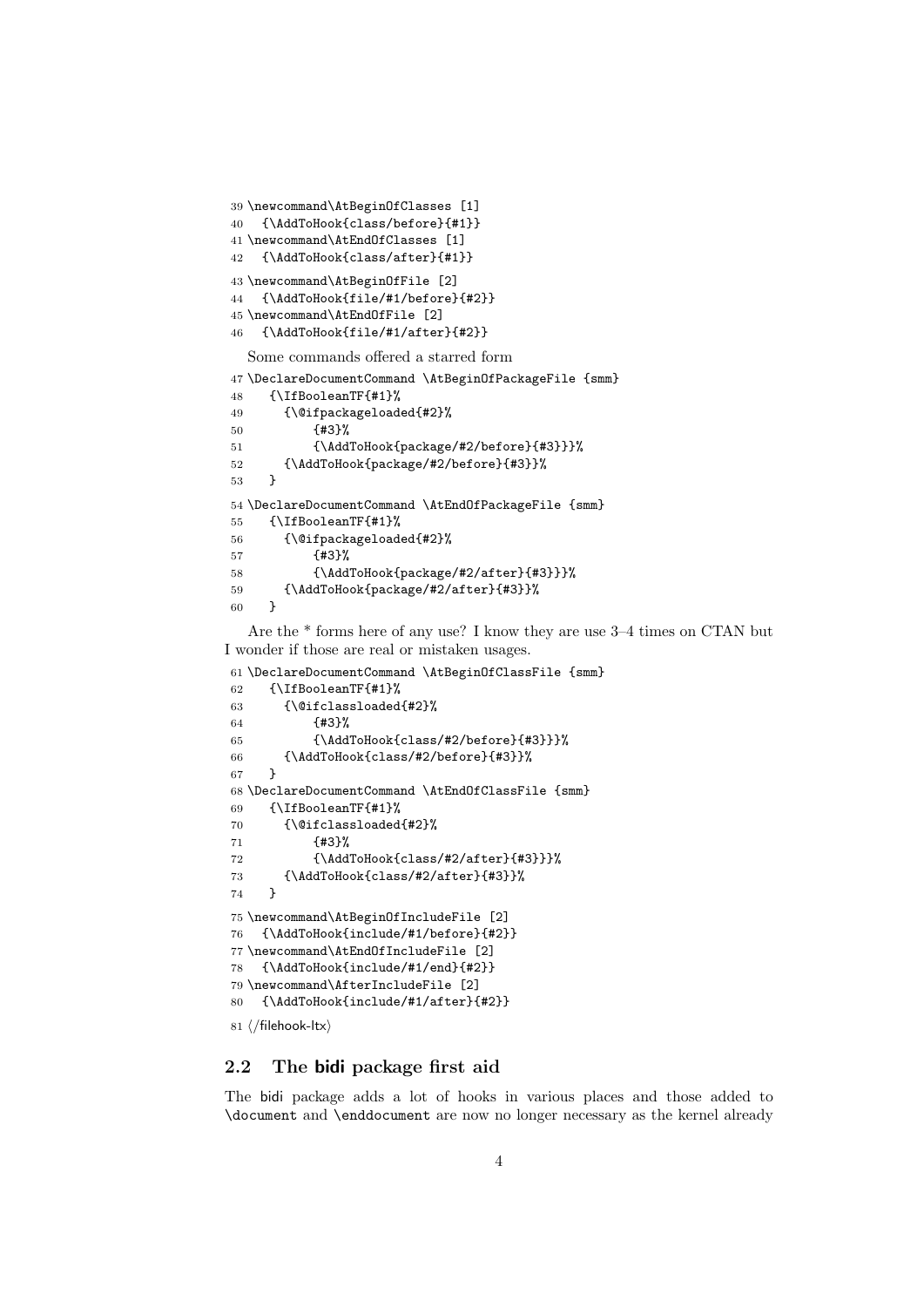provides the right hooks there.

However, we aren't trying to change that but instead only make sure that the existing patches still work by adding some first aid after biditools has been loaded.

If the package gets updated one can easily take that out simply through

```
\RemoveFromHook{file/biditools.sty/after}[firstaid]
```
This makes it easy to test new bidi code while the first aid code is still in the kernel.

```
82 ⟨∗kernel⟩
```
Bidi is now ar a new version: patches are no longer needed.

<span id="page-4-3"></span>83 %\AddToHook{file/biditools.sty/after}[firstaid]{%

```
84 % \FirstAidNeededT{biditools}{sty}%
```

```
85 % {2020/05/13 v2 Programming tools for bidi package}%
86 % {%
```
bidi adds some code to the beginning of \document which contains \endgroup and \begingroup which is no longer correct.

Patching \document using \bidi@patchcmd doesn't work so we take the extra groups out by hand:

```
87 % \def\firstaid@bidi@document@patch
88 % \endgroup#1\begingroup#2\firstaid@bidi@document@patch
89 % {\unexpanded{#1#2}}%
90 % \edef\document{\expandafter\firstaid@bidi@document@patch\document
91 % \firstaid@bidi@document@patch}%
```
<span id="page-4-13"></span><span id="page-4-11"></span>There are also some patches into \enddocument, some continue to go in but one fails, so we add that now into the right place.

```
92 % \AddToHook{enddocument/info}%
93 % {\let\bidi@AfterEndDocumentCheckLabelsRerun\@firstofone
94 % \bidi@afterenddocumentchecklabelsrerunhook}%
95 % }%
96 %}
```
## <span id="page-4-0"></span>2.3 The dinbrief class first aid

Again a case of a no longer correct \endgroup in document. Here the fix is simply though.

```
97 \AddToHook{file/dinbrief.cls/after}[firstaid]{%
98 \FirstAidNeededT{dinbrief}{cls}{2000/03/02 LaTeX2e class}%
99 {\AddToHook{env/document/begin}{\begingroup}}%
100 }
```
## <span id="page-4-1"></span>2.4 The **pgfpages** and **pgfmorepages** first aid

pgfpages alters the \shipout primitive to support multiple page up scenarios. If used together with atbegshi that worked because the alterations done by atbegshi came later and so used the new definition provide by pgfpages. Now that the code from atbegshi is already in the kernel this further redefinition doesn't happen with the result that the change to  $\lambda$  shipout comes to late and breaks the kernel processes.

```
101 \ExplSyntaxOn
102 \AddToHook{file/pgfpages.sty/after}[firstaid]{%
```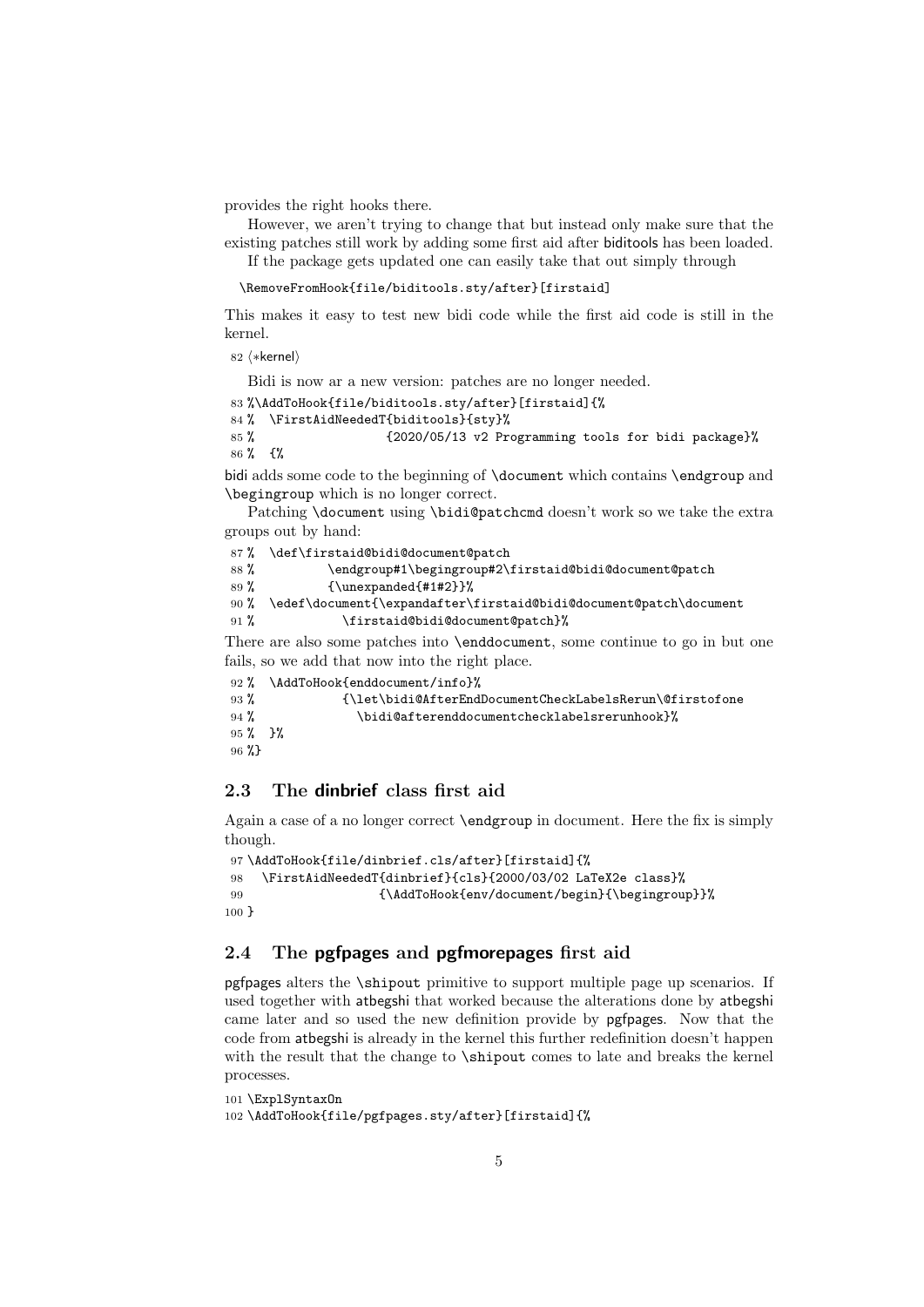Undo overwriting \shipout:

```
103 \cs_gset_eq:NN \shipout \pgfpages@originalshipout
```
Instead overwrite the L3 programming layer name of the primitive. This is really an absolute no-go, but for now the simplest solution to keep the original code running.

It will be replaced when the "configuration points" interface for LAT<sub>EX</sub> becomes available. At that point the package will be able to set up a different strategy for doing shipouts and without the need to overrite a primitive (which it did in the past and which we do below) and then this code here can be taken out again.

```
104 \cs_set_eq:NN \pgfpages@originalshipout \tex_shipout:D
105 \cs_set_eq:NN \tex_shipout:D \pgfpages@interceptshipout
106 }
```

```
107 \ExplSyntaxOff
```
Same issue with pgfmorepages but slightly different implementation (sigh).

```
108 \ExplSyntaxOn
109 \AddToHook{file/pgfmorepages.sty/after}[firstaid]{
110 \cs_set_nopar:Npn \pgfhookintoshipout {
111 \cs_set_eq:NN \pgfpages@originalshipout \tex_shipout:D
112 \cs_set_eq:NN \tex_shipout:D \pgfpages@interceptshipout
113 }
114 }
115 \ExplSyntaxOff
116 ⟨/kernel⟩
```
<span id="page-5-14"></span>

## <span id="page-5-0"></span>2.5 The everysel package first aid

The  $\setminus$  selectfont command got a hook (with the 2021/05 release) which was originally provided by the everysel package. Now that it is in the kernel this package is no longer needed (or only in a simplified manner).

If it is requested we replace it with a simplified package (until) it gets updated at which point this line can be removed.

```
117 ⟨∗kernel⟩
118 % this has been updated
119 %\declare@file@substitution{everysel.sty}{everysel-ltx.sty}
120 ⟨/kernel⟩
121 ⟨∗everysel-ltx⟩
122 \ProvidesPackage{everysel-ltx}
123 [2020/12/04 v1.0a
124 Emulation of the original everysel^^Jpackage with kernel methods]
125 \newcommand*{\EverySelectfont}[1]
126 {\AddToHook{selectfont}{#1}}
127 \newcommand*{\AtNextSelectfont}[1]
128 {\AddToHookNext{selectfont}{#1}}
129 ⟨/everysel-ltx⟩
130 ⟨∗kernel⟩
```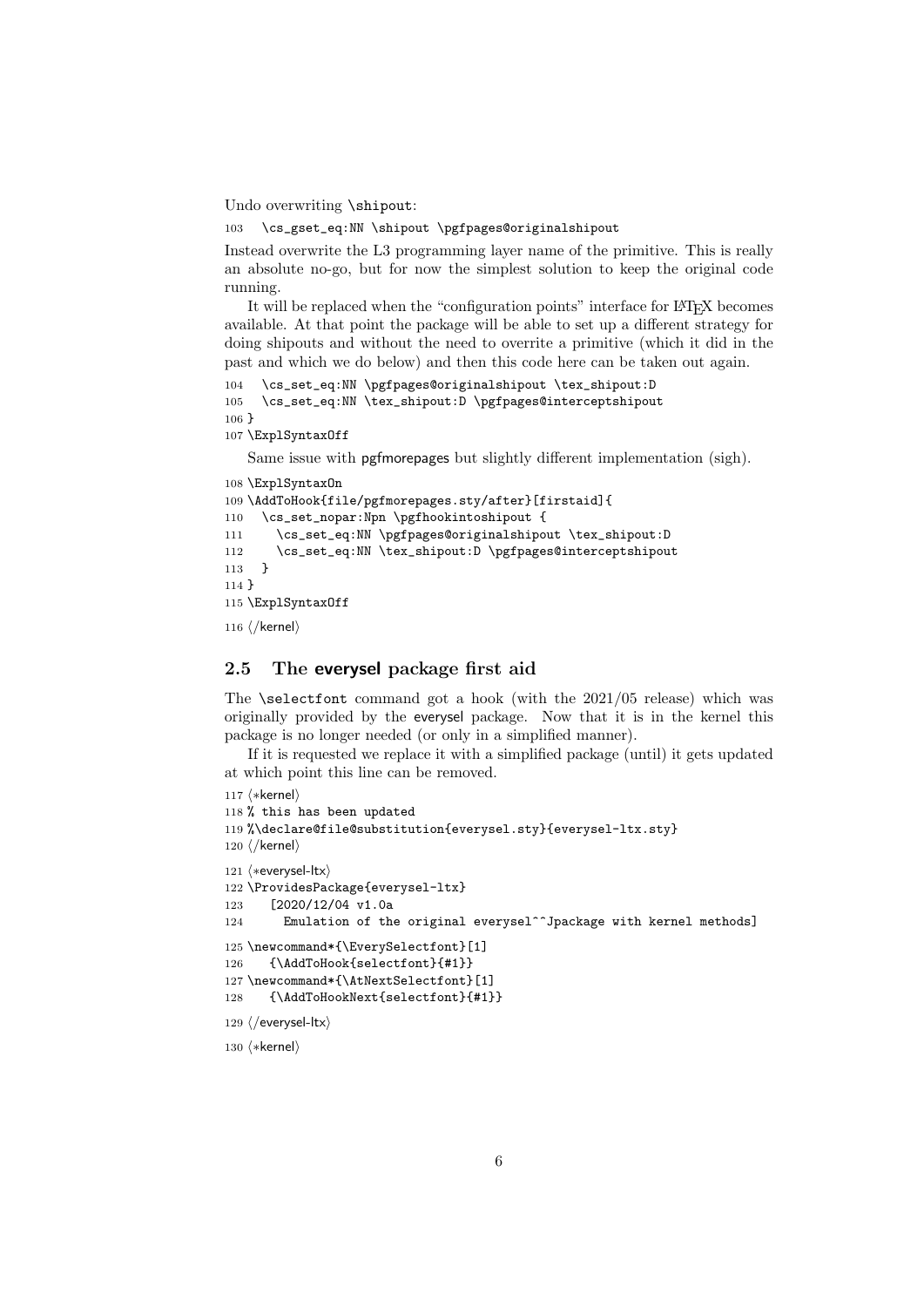#### <span id="page-6-0"></span>2.6 The bigfoot first aid

The bigfoot packages makes the assumption that two \newinsert allocations have a recognisable order in their numbers, the second one has a lower number. This was correct in the classic T<sub>E</sub>X implementation but with the extended allocation possibilities of all modern engines is no longer the case and there is a point where the allocations take a "jump" breaking the odering assumption. These days we are fairly close to that point and depending on how many packages are loaded before bigfoot the package breaks.

This firstaid therefore jumps over the problematical point by pushing the count allocation to a safe value if necessary.

```
131 \AddToHook{file/bigfoot.sty/after}{%
132 \ifnum\count10<\insc@unt
133 \global\count10=\insc@unt
134 \overrightarrow{f}
```
<span id="page-6-15"></span>We also correct a bug that bigfoot tries to shift mark registers, but in LAT<sub>E</sub>X (at least since 2015) the allocation number is not 266, so it does that to a random number of mark registers (which sometimes blows up depending on the value in 266).

```
135 \def\FN@allmarks#1{\@elt{#1}%
136 \ifnum#1<\count256 %<--- problem: 266 isn't the counter for marks
137 \expandafter\FN@allmarks\expandafter{\number\numexpr#1+\@ne}%
138 \fi}%
139 }
```
#### <span id="page-6-1"></span>2.7 ulem first aid

In 2020 we fixed various kernel commands to accept calc syntax. The ulem package redefines some internals and that now conflicts with the new definitions as they involve an extra group. So we alter the definition of \@hspace if ulem was loaded. This is not perfect, obviously, so it will go out the moment ulem gets adjusted.

```
140 \AddToHook{file/ulem.sty/after}[firstaid]{%
141 \def\@hspace#1{\begingroup\setlength\skip@{#1}%
142 \edef\x{\endgroup\hskip\the\skip@\relax}\x}%
143 }
```
#### <span id="page-6-2"></span>2.8 varwidth first aid

The varwidth package does a lot of low-level paragraph manipulation assuming traditional TEX paragraphs. However, with the paragraph hooks we end up with one extra glue 0pt item on the vertical list and if that isn't removed then the package doesn't find its penalties.

So this needs to be removed as well by adding an additional **\unskip**.

```
144 \AddToHook{file/varwidth.sty/after}[firstaid]{%
145 \FirstAidNeededT{varwidth}{sty}%
146 {2009/03/30 ver 0.92; \space Variable-width minipages}%
147 {%
148 \def\@vwid@sift{%
149 \skip@\lastskip\unskip
150 \ifdim\lastskip=\z@\unskip\fi % <---- the first aid here (not just unskip)
151 \dimen@\lastkern\unkern
```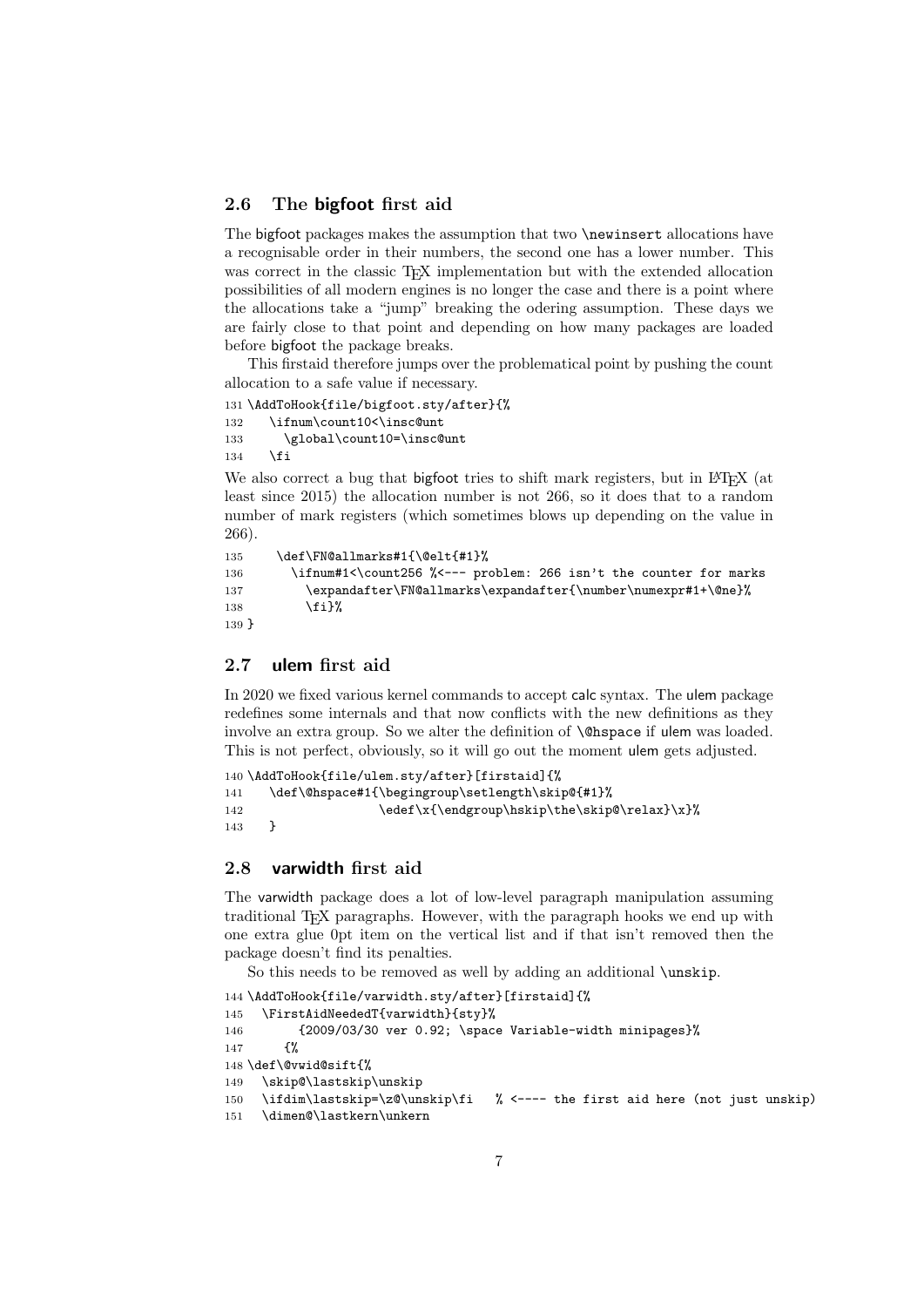```
152 \count@\lastpenalty\unpenalty
153 \setbox\z@\lastbox
154 \ifvoid\z@ \advance\sift@deathcycles\@ne \else \sift@deathcycles\z@ \fi
155 \ifnum\sift@deathcycles>33
156 \let\@vwid@sift\relax
157 \PackageWarning{varwidth}{Failed to reprocess entire contents}%
158 \fi
159 \ifnum\count@=\@vwid@preeqp \@vwid@eqmodefalse\fi
160 \ifnum\count@=\@vwid@posteqp \@vwid@eqmodetrue\fi
161 \ifnum\count@=\@vwid@toppen % finished
162 \let\@vwid@sift\relax
163 \else\ifnum\count@=\@vwid@offsets
164 \@vwid@setoffsets
165 \else
166 \ifnum\count@=\@vwid@postw
167 \else
168 \@vwid@resetb % reset box \z@ or measure it
169 \fi
170 \@vwid@append
171 \fi\fi
172 \@vwid@sift}%
173 }%
174 }
```
#### <span id="page-7-26"></span><span id="page-7-25"></span><span id="page-7-22"></span><span id="page-7-21"></span><span id="page-7-16"></span><span id="page-7-12"></span><span id="page-7-11"></span><span id="page-7-7"></span><span id="page-7-0"></span>2.9 The german class first aid

Handling of \protected UTF-8

```
175 \AddToHook{file/german.sty/after}[firstaid]{%
176 \FirstAidNeededT{german}{sty}{1998/07/08 v2.5e Support for writing german texts (br)}
177 \{%
178 \let\grmn@active@dq@\@active@dq
179 \def\@active@dq{\protect\grmn@active@dq@}%
180 \germanTeX
181 }%
182 }
183 \AddToHook{file/ngerman.sty/after}[firstaid]{%
184 \FirstAidNeededT{ngerman}{sty}{1998/07/08 v2.5e Support for writing german texts (br)}
185 \{ \%186 \let\grmn@active@dq@\@active@dq
187 \def\@active@dq{\protect\grmn@active@dq@}%
188 \ngermanTeX
189 }%
190 }
```
## <span id="page-7-32"></span><span id="page-7-28"></span><span id="page-7-5"></span><span id="page-7-4"></span><span id="page-7-1"></span>2.10 Temporary fixes for the kernel (until the next patch-level release)

This fixes GitHub issue 591. It is only needed in LuaT<sub>EX</sub> and replaces just one instance of \tex\\_par:D with the following version which removes other nodes in the current list first.

```
191 \ExplSyntaxOn
192 \sys_if_engine_luatex:T
```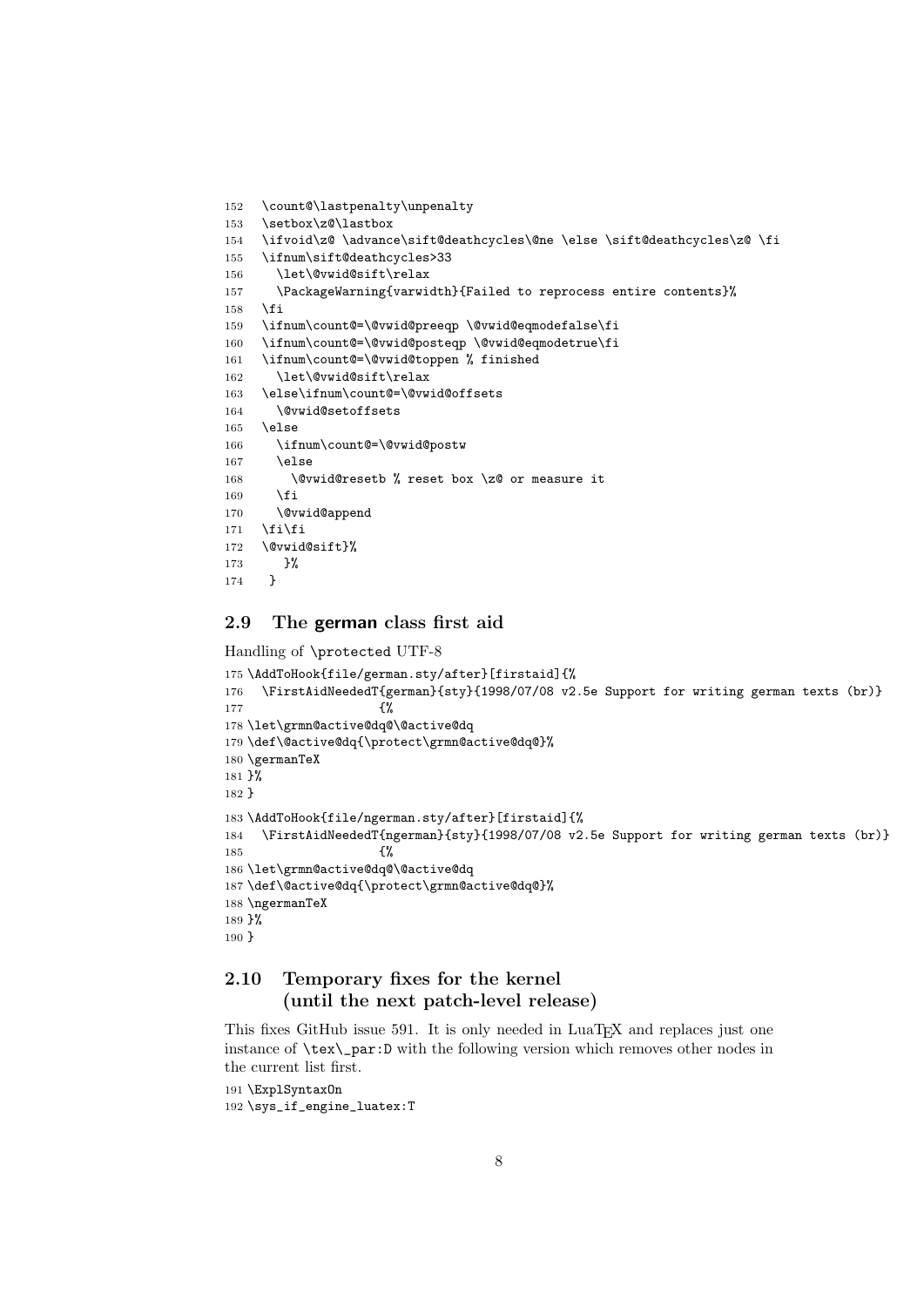```
193 {
194 \newluafunction \g__para_end_empty_par_id_int
195 \exp_args:Nx \everyjob {
196 \exp_not:V \everyjob
197 \exp_not:N \lua_now:n {
198 local~texnest, flush_list, par_token = tex.nest, node.flush_list, token.create'tex_pa
199 lua.get_functions_table()[\int_use:N \g__para_end_empty_par_id_int] = function()
200 local~nest_level = texnest.top^
201 local<sup>\text{curr}\_\text{head} = \text{nest}\_\text{level}\_\text{head}<sup>*</sup></sup>
202 flush_list(cur_head.next)
203 nest_level.tail, cur_head.next = cur_head, nil<sup>~</sup>
204 token.put_next(par_token)
205\qquad \qquad \textbf{end}206 }
207 }
208 \protected \luadef \__para_end_empty_par: \g__para_end_empty_par_id_int
209 \group_begin:
210 \cs_set:Npn \__para_extract_everypar:w #1 \the \toks #2 \s_stop
211 {
212 \tilde{L}_gset:Nn \gtrsim_para_standard_everypar_tl {
213 \box_gset_to_last:N \g_para_indent_box
214 \group_begin:
215 \_para_end_empty_par:
216 \group_end:
217 \tex_everypar:D { \msg_error:nnnn { hooks }{ para-mode }{before}{vertical} }
218 \@kernel@before@para@before
219 \hook_use:n {para/before}
220 \group_begin:
221 \tex_everypar:D {}
222 \skip_zero:N \tex_parskip:D
223 \tex_noindent:D
224 \group_end:
225 \tex_everypar:D{\g__para_standard_everypar_tl}
226 \@kernel@before@para@begin
227 \hook_use:n {para/begin}
228 \qquad \qquad \text{ \texttt{model} \texttt{horizontal: } \texttt{else:}229 \msg_error:nnnn { hooks }{ para-mode }{begin}{vertical} \fi:
230 \_para_handle_indent:
231 \the \toks #2
232 }
233 }
234 \exp_last_unbraced:No \__para_extract_everypar:w \g__para_standard_everypar_tl \s_stop
235 \group_end:
236 }
237 \ExplSyntaxOff
238 ⟨/kernel⟩
```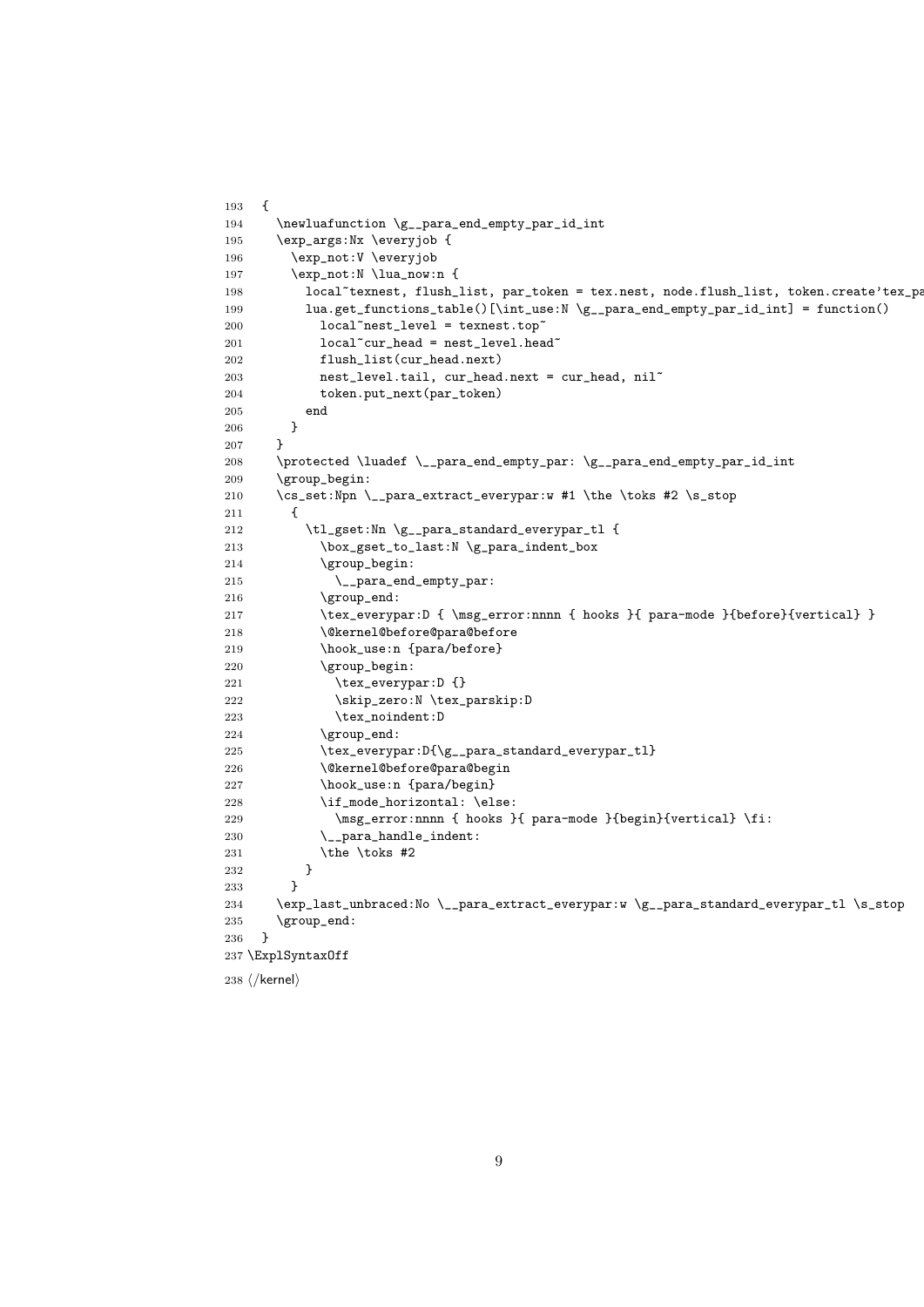# Index

Numbers written in italic refer to the page where the corresponding entry is described; numbers underlined refer to the code line of the definition; numbers in roman refer to the code lines where the entry is used.

| Symbols                                                                                                | \AtBeginOfIncludes . 29                                                                    | $\text{expandafter} \dots 90, 137$                                                                                                                                                       |
|--------------------------------------------------------------------------------------------------------|--------------------------------------------------------------------------------------------|------------------------------------------------------------------------------------------------------------------------------------------------------------------------------------------|
| $\sqrt{Q}$ active $Q$ dq                                                                               | \AtBeginOfPackageFile                                                                      | \ExplSyntaxOff                                                                                                                                                                           |
| . 178, 179, 186, 187                                                                                   | . 47                                                                                       | 19, 107, 115, 237                                                                                                                                                                        |
| $\text{\textbackslash}$ @elt $\ldots \ldots \ldots \ldots \ 135$                                       | \AtBeginOfPackages .<br>35                                                                 | $\Epsilon$ xplSyntax0n                                                                                                                                                                   |
| $\setminus$ Cfirstofone  93                                                                            | \AtEndOfClasses<br>41                                                                      | $\ldots$ 7, 101, 108, 191                                                                                                                                                                |
| $\Omega$ . $\Omega$                                                                                    | \AtEndOfClassFile .<br>68                                                                  |                                                                                                                                                                                          |
| $\text{Qifclassloaded}$ . 63, 70                                                                       | \AtEndOfEveryFile .<br>27                                                                  | F                                                                                                                                                                                        |
| $\text{Qifpackageloaded}$ 49, 56                                                                       | \AtEndOfFile<br>45                                                                         | \fi $\ldots$ 134, 138, 150,                                                                                                                                                              |
| \@kernel@before@para@befor\eAtEndOfIncludeFile                                                         | 77                                                                                         | 154, 158, 159,                                                                                                                                                                           |
| . 218                                                                                                  | \AtEndOfIncludes<br>31                                                                     | 160, 169, 171, 229                                                                                                                                                                       |
| \@kernel@before@para@begin\AtEndOfPackageFile                                                          | 54                                                                                         | \firstaid@bidi@document@patch                                                                                                                                                            |
| . 226                                                                                                  | \AtEndOfPackages<br>37                                                                     | $\ldots$ 87, 88, 90, 91                                                                                                                                                                  |
| \@ne $137, 154$                                                                                        | \AtNextSelectfont . 127                                                                    | $\forall$ FirstAidNeededT 7,                                                                                                                                                             |
| \@spaces 11, 12, 13, 14, 15                                                                            |                                                                                            | 84, 98, 145, 176, 184                                                                                                                                                                    |
| $\sqrt{Q}$ vwid@append  170                                                                            | B                                                                                          | \FN@allmarks  135, 137                                                                                                                                                                   |
| $\texttt{\textbackslash}\mathbb{Q}$ vwid@eqmodefalse . $159$                                           | $\begin{bmatrix} \begin{array}{cc} 0 & 0 \\ 0 & 0 \end{array} \end{bmatrix}$ . 88, 99, 141 |                                                                                                                                                                                          |
| $\sqrt{Q}$ vwid@eqmodetrue . 160                                                                       | \bidi@AfterEndDocumentCheckLabelsRerun                                                     |                                                                                                                                                                                          |
| $\texttt{\textbackslash}\mathbb{Q}$ vid $\texttt{\textbackslash}\mathbb{Q}$ offsets $\ldots$ 163       |                                                                                            |                                                                                                                                                                                          |
| $\sqrt{Qvwid0$ posteqp $160$                                                                           |                                                                                            | \bidi@afterenddocumentchecklabel2+2runh3ok225, 234                                                                                                                                       |
| $\texttt{\textbackslash}\mathbb{Q}$ vwid $\texttt{\textbackslash}\mathbb{Q}$ postw $\ldots\ldots\ 166$ |                                                                                            | $\ldots \ldots \ldots \quad 94$ \germanTeX $\ldots \ldots \quad 180$                                                                                                                     |
| $\sqrt{Qvwid0 preeqp}$ 159                                                                             | $\text{box} \ldots \ldots \ldots 213$                                                      | $\qquad$                                                                                                                                                                                 |
| $\sqrt{Qvwided{S}}$ resetb  168                                                                        |                                                                                            | \grmn@active@dq@                                                                                                                                                                         |
| $\sqrt{Q}$ vwid@setoffsets . 164                                                                       | C                                                                                          | .178, 179, 186, 187                                                                                                                                                                      |
| \@vwid@sift                                                                                            | \count $132, 133, 136$                                                                     | \group  209, 214,                                                                                                                                                                        |
| . 148, 156, 162, 172                                                                                   | \count0 $152, 159$ ,                                                                       | 216, 220, 224, 235                                                                                                                                                                       |
| $\sqrt{Q}$ vwid@toppen  161                                                                            | 160, 161, 163, 166                                                                         |                                                                                                                                                                                          |
| $\lambda$ 208, 210, 215, 230, 234                                                                      | $\cos$ . 8, 103, 104, 105,                                                                 | н                                                                                                                                                                                        |
|                                                                                                        | 110, 111, 112, 210                                                                         | $\text{hook} \dots \dots 219, 227$                                                                                                                                                       |
| А                                                                                                      |                                                                                            | $\hbox{\scriptsize\textsf{hskip}}\dots\dots\dots\dots 142$                                                                                                                               |
| $\lambda$ ddToHook 26, 28, 30,                                                                         | D                                                                                          |                                                                                                                                                                                          |
| 32, 34, 36, 38,                                                                                        | \declare@file@substitution                                                                 | Ι.                                                                                                                                                                                       |
| 40, 42, 44, 46,                                                                                        | $\ldots \ldots 22, 119$                                                                    | \if $\ldots \ldots \ldots 228$                                                                                                                                                           |
| 51, 52, 58, 59,                                                                                        | \DeclareDocumentCommand                                                                    | \IfBooleanTF                                                                                                                                                                             |
| 65, 66, 72, 73,                                                                                        | $\ldots$ 47, 54, 61, 68                                                                    | $\ldots$ 48, 55, 62, 69                                                                                                                                                                  |
| 76, 78, 80, 83,                                                                                        | \def  2, 3, 87, 135,                                                                       | $\left\{ \right. \left\{ \right. \left. \right. \left. \right. \left. \right. \left. \right. \left. \right. \left. \right. \left. \right. \right. \left. \right. \left. \right. \right.$ |
| 92, 97, 99, 102,                                                                                       | 141, 148, 179, 187                                                                         | $\iintnum$ 132,                                                                                                                                                                          |
| 109, 126, 131,                                                                                         | $\dim$ en@  151                                                                            | 136, 155, 159,                                                                                                                                                                           |
| 140, 144, 175, 183                                                                                     | $\d$ ocument  90                                                                           | 160, 161, 163, 166                                                                                                                                                                       |
| \AddToHookNext  128                                                                                    |                                                                                            | $\iota$ ifvoid  154                                                                                                                                                                      |
| $\lambda$ advance $\ldots \ldots \ldots 154$                                                           | Е                                                                                          | $\infty$ 132, 133                                                                                                                                                                        |
| \AfterIncludeFile .<br>79                                                                              | $\text{led}$ 90, 142                                                                       |                                                                                                                                                                                          |
| \AfterIncludes<br>33                                                                                   | $\text{else} \dots \dots \quad 154,$                                                       |                                                                                                                                                                                          |
| \AtBeginOfClasses<br>39                                                                                | 163, 165, 167, 228                                                                         | L                                                                                                                                                                                        |
| \AtBeginOfClassFile<br>61                                                                              | $\end{group}$ 88, 142                                                                      | $\lambda$ $\lambda$ 153                                                                                                                                                                  |
| \AtBeginOfEveryFile<br><b>25</b>                                                                       | $\text{everyjob} \dots 195, 196$                                                           | $\lambda$ astkern  151                                                                                                                                                                   |
| \AtBeginOfFile<br>43                                                                                   | \EverySelectfont  125                                                                      | $\lambda$ astpenalty  152                                                                                                                                                                |
| \AtBeginOfIncludeFile                                                                                  | $\exp \ldots \ldots \quad 9, 17,$                                                          | \lastskip  149, 150                                                                                                                                                                      |
| . 75                                                                                                   | 195, 196, 197, 234                                                                         | \LaTeXFirstAidDate<br>2, 5                                                                                                                                                               |